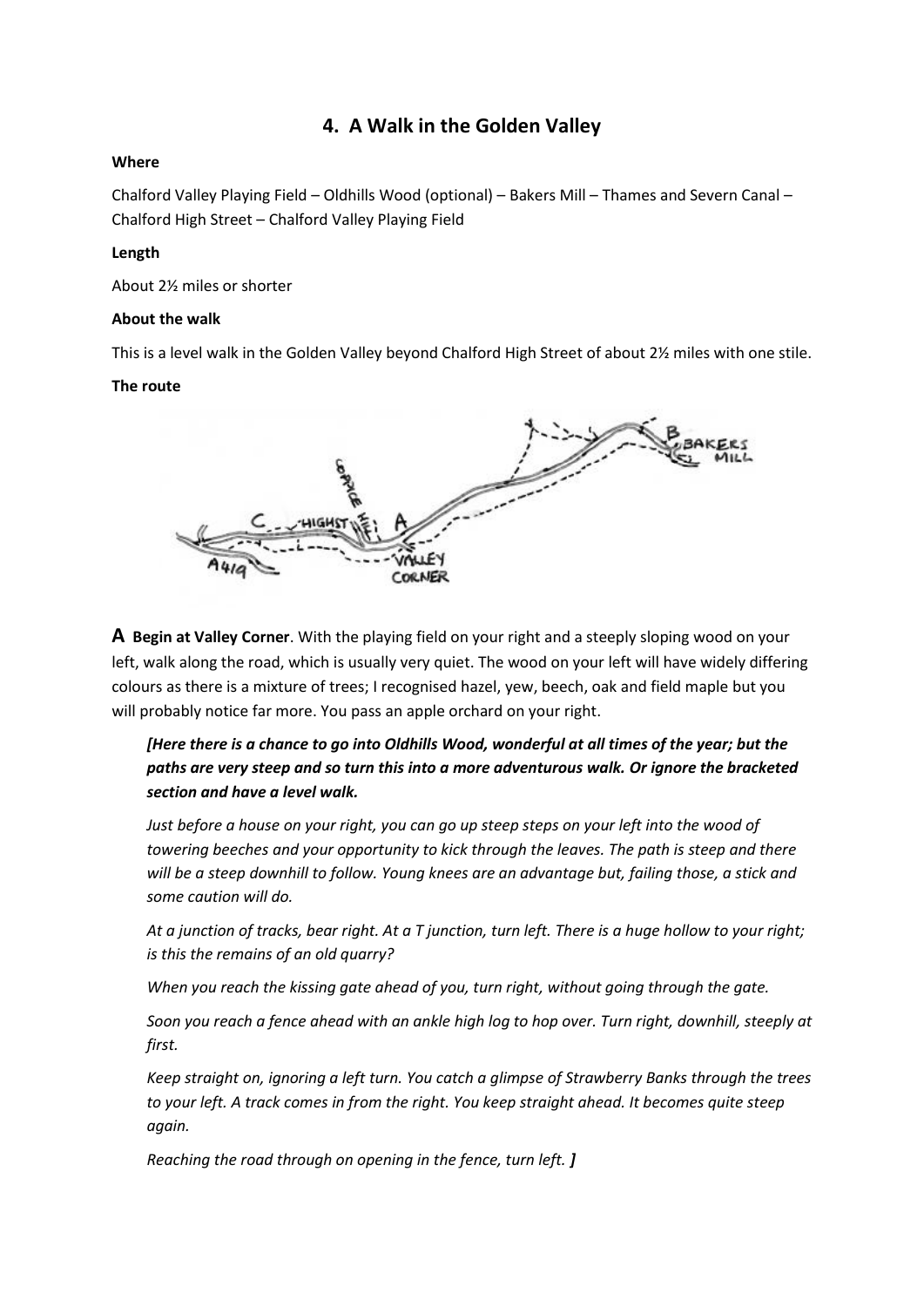Continuing along the road, there is an informative notice board on the left and then you pass a well, also on your left.

**B** You come to Baker's Mill ahead, now a private house. At the road T junction, turn right, signposted to Frampton Mansell. The road you are on crosses a bridge and turns left. You will immediately see a red bin on your left and a footpath sign. You take this footpath and for a few yards you will be on the Thames and Severn path and the Wysis Way. Go down the steps and cross the bridge, which can be slippery.

Turn left on the path and carefully negotiate the rocky steps which take you under the road bridge you have just crossed.

You are now on the canal towpath and there is ample evidence of the structures which were required to keep the canal functioning. The first one you see is one of the locks. If you would like to know more about the engineering and industrial history of the Thames and Severn Canal, you can contact the Cotswold Canals Trust, which has some very interesting publications. **Please be aware that there are steep drops into the lock chambers of the canal and keep your children and dogs safe.**

Soon you pass a mile stone on the right, which has the mileage information missing – how has this happened? You later pass another sign which tells us that Wallbridge is 5 miles and Inglesham, where the canal reaches the River Thames, is 23¾ miles.

You reach a road. For Valley Corner turn right.

Or stay on the path, which takes you under the road to continue your waterside walk. The canal is on your left, the River Frome on your right.

Ignore the first two right turns. At the right turn signed Chalford Community Shop, turn, and go through the Red Lion car park onto the High Street.

**C** Cross the High Street to the Community Shop.

You can continue along the High Street, with the shop on your left, to Valley Corner.

#### **Route description by Tessa Wood, Stroud Rambling Club**